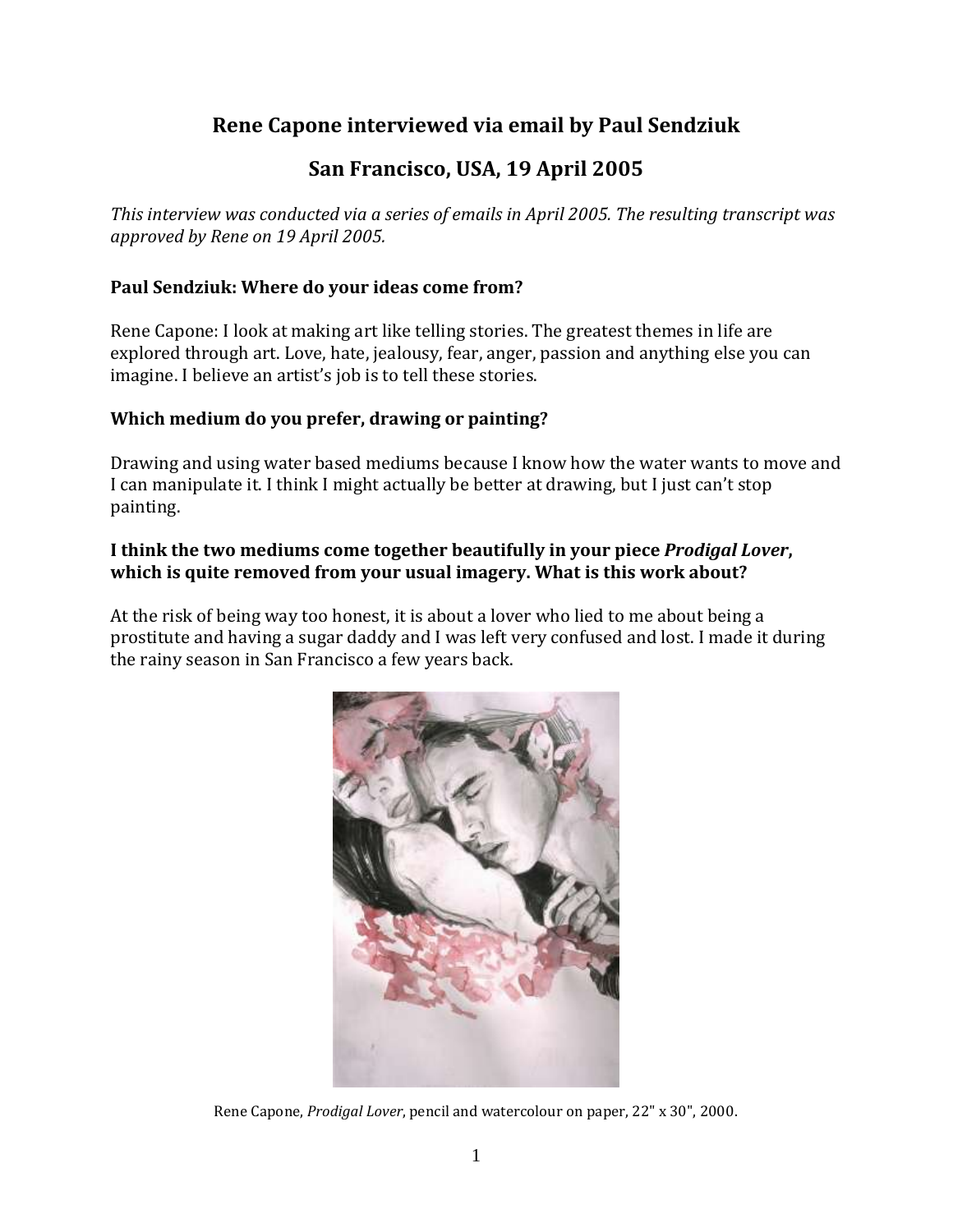#### **How long does a painting usually take?**

A couple of weeks. The beginning takes much longer than the end. When you're about to put it all together [at the end], that is usually pretty quick. Sometimes the hardest part is knowing when to stop, or when you should come back to it later, so that you don't mess up something wonderful. Sometimes if you keep going, and you lose concentration, it starts to look bad.

**I'm intrigued by the painting 'Who is it, when did it happen, and where?' [see overleaf] Your website suggests that the picture embodies some questions: 'Why do we judge ourselves, why do we sacrifice for what we believe in, why do we survive?' To me, these questions, and the naked torsos of the young men in the picture, seem to refer to the precarious nature of sex in the time of AIDS.**

It is not necessarily about AIDS. When I was creating that picture, I was thinking about how some people destroy themselves while others somehow survive and move forward.



Rene Capone, *Who is it, when did it happen, and where?*, acrylic, 30" x 30", 2002.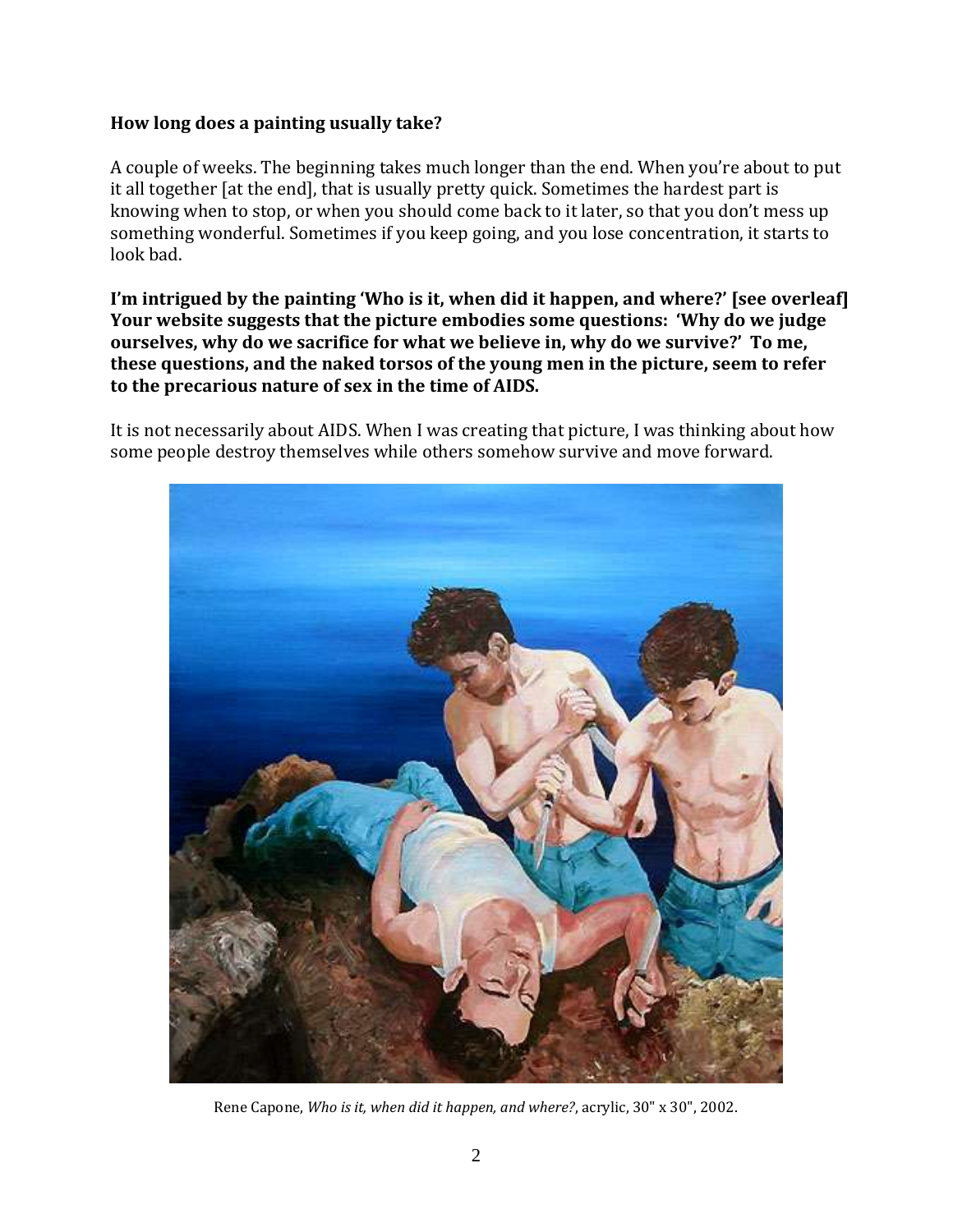## **A couple of your works, such as 'Reflections of the War', directly reference the AIDS epidemic. Can you tell me about them?**

I hated 'Reflection of the War' so much that I destroyed it! It was so dark and sad. Two other pictures, 'Fountain Full of Blood' and 'Safety', which are both loose self-portraits, express the way that I was being pushed into a category that I didn't necessarily want to be in and didn't see coming. I got over those feelings, but those images I created are very moving.



Rene Capone, *Safety*, watercolour on paper, 22" x 30", 2000.

**Artists were among the first to respond to the AIDS crisis in the 1980s, creating some important and memorable work (Albert Winn's photographs, Keith Haring's paintings and Felix Gonzales Torres' billboards come to mind). Yet there has been almost no response to the recent 'spike' in HIV infections among young gay men. Why is this so?**

It has been going on for so long now I think people just become 'over it'. They forget. Art cannot stop the epidemic. Art just documents what people were confronting at a particular time.